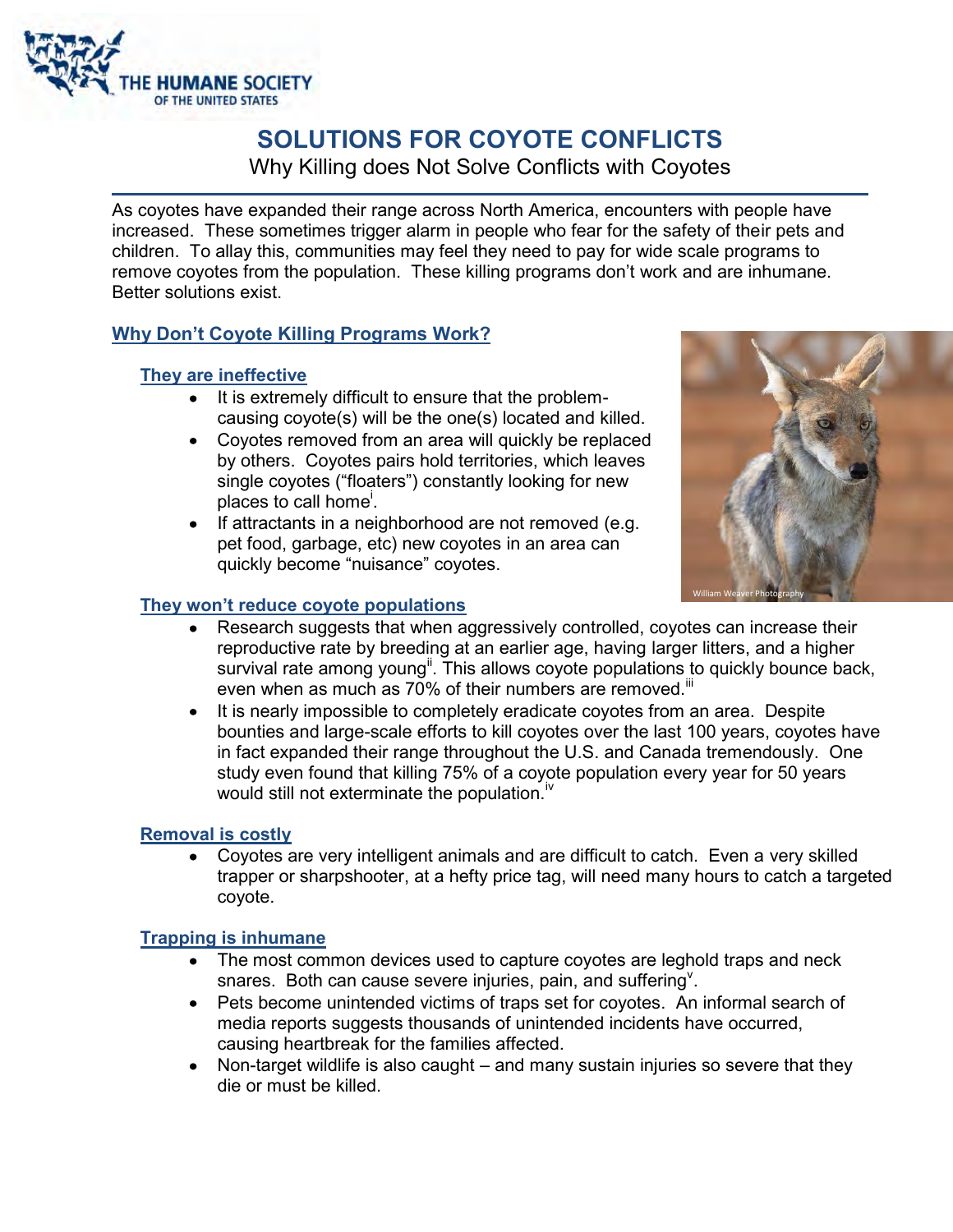**What Can Stop Pet Attacks?** First, some claim that diseased coyotes are to blame for pet attack incidents, and that removing such animals from the population is the answer. This is not the case.

## **Most pet attacks are caused by healthy, habituated coyotes**

- Except when rabid, diseased coyotes do not exhibit aggressive behavior more often than healthy coyotes.
- There is no evidence that coyotes with mange are more likely to attack people or pets. Mange-afflicted coyotes can simply appear threatening because they are weak, strange-looking (due to hair loss) and may be found resting in suburban areas during the daytime<sup>vi</sup>.
- Attacks on dogs during the months of April-December are probably caused by coyotes that have lost their fear of people (become habituated). This occurs when coyotes are being fed in residential areas (either intentionally or unintentionally through pet food that's left outside, garbage, etc.) and are not harassed by people.
- A 10 year study of over 300 coyotes in the greater Chicago metropolitan area revealed only 2 coyotes that had attacked pets. Necropsies done on these coyotes showed that they had been eating pet food, but were otherwise healthy vil.



### **Territorial attacks**

 Coyotes breed between January and March. During this time, it is natural for them to protect their territories from other canids (including domestic dogs). Coyotes may attack dogs in yards or being taken for walks because they view them as a threat.

### **How to protect dogs:**

- It is normal for coyotes to be afraid of people. The best protection for your dogs is to always accompany them outdoors and to use a leash when walking them in a park.
- If your dog is left unsupervised in your yard, installing a coyote-proof fence is another solution. A coyote-proof fence is at least 6 feet tall and extends at least 12 inches underground or includes a rolled-out apron of mesh (measuring at least 12 inches horizontally and secured with landscaping staples). It can also be equipped with a protective device like a Coyote Roller (www.coyoteroller.com). Coyote rollers are meant to literally "roll off" any coyotes who attempt to scramble over the fence, and will be equally effective in keeping dogs from jumping out of fenced yards.
- Since most dog attacks occurring during April December are probably caused by habituated coyotes, it is critical to remove or secure attractants (such as pet food and garbage) from residential areas.

### **How to protect cats & other small pets (such as rabbits):**

- $\bullet$  It is natural for coyotes to hunt small mammals usually "easy" prey such as rabbits and small rodents. However, if outside, our pets may also be at risk. Keeping your cat indoors is the best way to protect her from harm – not only coyotes, but also cars, diseases, dogs, and even mean-spirited people.
- Pet food serves as an attractant for coyotes in residential areas. If you must feed pets outdoors do so only by day and remove uneaten food immediately.
- Elevated feeding places and escape opportunities (trees and/or a tall climbing pole) can help protect cats.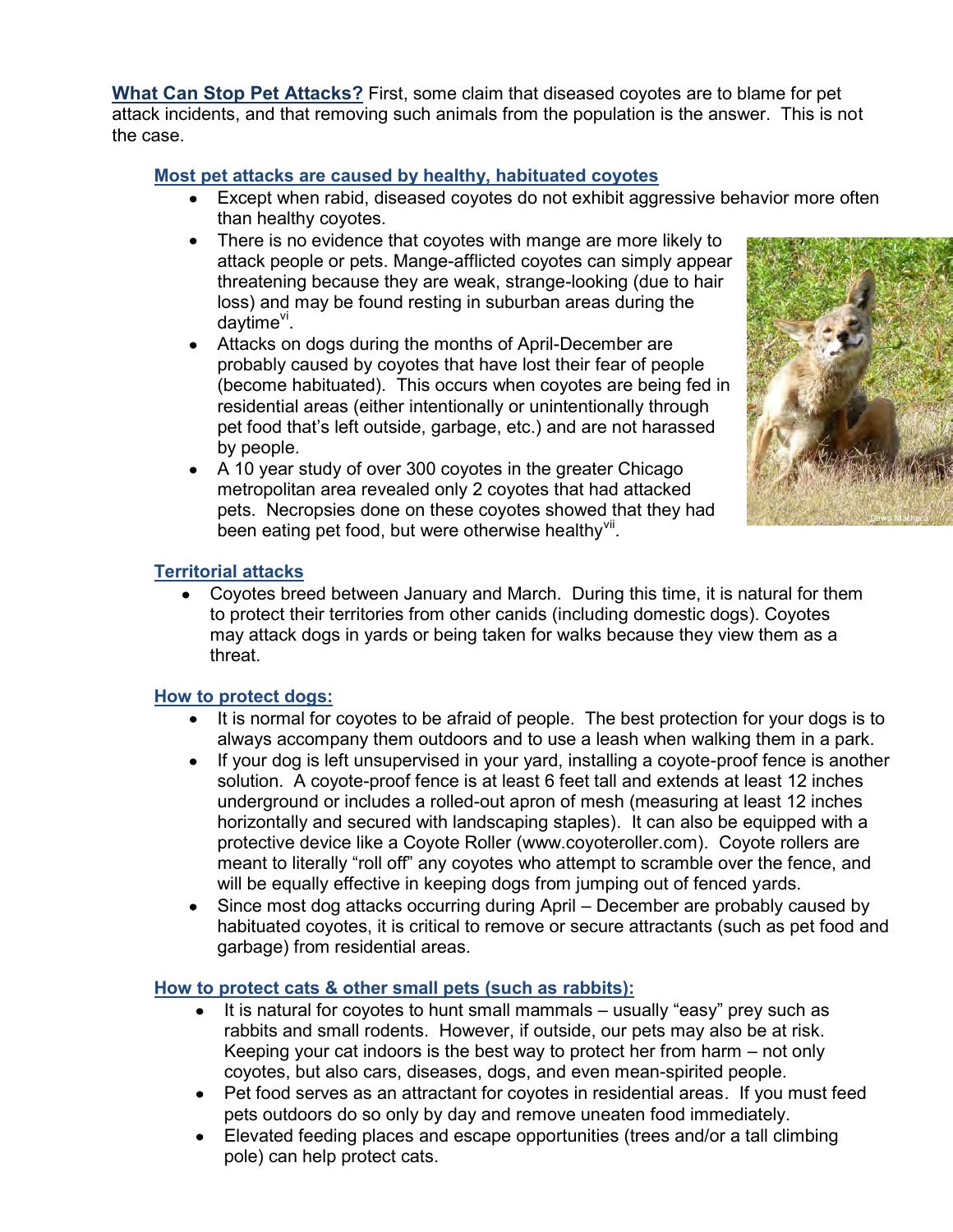**What Does Work?** A program combining **Education** and **Hazing** offers the best method for handling and preventing conflicts with coyotes, and is working already in a number of communities<sup>viii</sup>.

### **Education:**

- Food Attractants:
	- o Residents must be educated about feeding coyotes and how this is simply wrong, no matter how well-intentioned the feeder may be.
	- o Indirect sources of food -- pet food, composted meat scraps and trash must be removed or properly secured.
- Pets:
	- o Residents should be made aware of the importance of keeping cats indoors and not leaving dogs outside unattended.
	- o Leash laws must be enforced in open spaces and natural areas.



- Educational campaigns:
	- o Children must be instructed in how to recognize a coyote and what to do if they encounter one. Children should never run from a coyote; instead, they should stand up straight, wave their arms up in the air, and be as loud as possible while moving slowly toward the nearest adults.
	- o Unfounded fears about coyotes need to be dispelled, and good information provided on coyote behavior.

### **Hazing:**

## **What is hazing?**

- $\circ$  When coyotes do not run away when approached or charged by a human, they have probably become habituated, or lost their fear of humans. They may even approach people, looking for food handouts.
- o **Hazing** is an activity or series of activities conducted to reinstill the natural fear of humans back into coyotes. It includes simple actions such as yelling and arm waving, water hose dousing, using noise makers like blow horns and whistles, and throwing objects such as sticks or toy balls.
- o Communities including Denver, Colorado; Vancouver, British Columbia; and Los Angeles, California have successfully used hazing to reverse undesirable behavior in their coyote populations.

### **Hazing techniques**

- o For many coyotes, making yourself *loud* (by yelling or using homemade noisemakers and *large* (by standing tall and waving your arms) is all that is needed to scare them away. (Follow this [link](http://www.youtube.com/watch?v=EDm9wjfcdbw&feature=player_embedded)) for a demonstration)
- o More aggressive methods (including banging pots and pans, throwing objects, squirting a hose, or using noisemakers like air horns) may be necessary for some coyotes. Groups of volunteers can even be recruited and taught to haze in problem areas.
- $\circ$  It is important to continue hazing until the coyote completely leaves the area. Employing a variety of hazing techniques is also helpful to prevent habituation.

### **The bottom line is that killing is not a solution for managing conflicts between people**

**and coyotes.** A combination of education and hazing can be more effective. By "educating" your resident coyotes you will be leaving territory holders in place who know and abide by the "rules" of living close to people. Coyotes are here to stay – it's up to us to find ways of coexisting with them.

*For more information and tips, see our website:* [www.humanesociety.org/animals/coyotes](http://www.humanesociety.org/animals/coyotes)